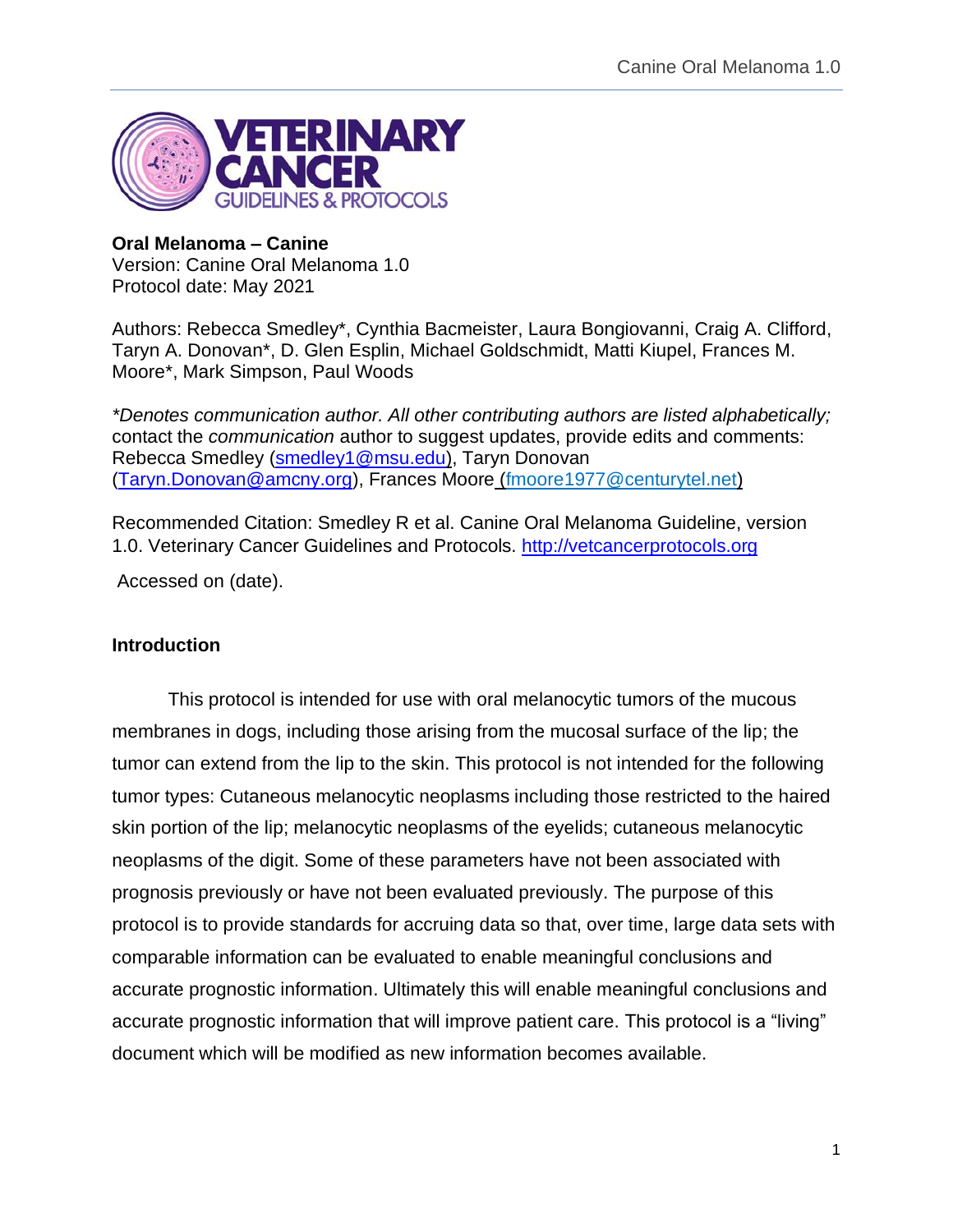See also Protocol 2: melanoma, cutaneous, canine

# **Histological Type (Note A)**

\_\_\_\_\_\_\_\_ Oral/lip malignant melanoma

**EXECUTE:** Histologically well-differentiated melanocytic neoplasm of the mucous

membranes of the lips and oral cavity (HWDM) (aka melanocytic tumor of low malignant

potential)

\_\_\_\_\_\_\_\_Melanocytic neoplasm

# **Predominant Cell Subtype**

\_\_\_\_\_\_Epithelioid/polygonal

**\_\_\_\_\_\_\_Spindloid/fibromatous** 

\_\_\_\_\_\_Mixed epithelioid and spindloid

\_\_\_\_\_\_Round cell

\_\_\_\_\_\_Small cell

\_\_\_\_\_\_\_\_\_Balloon/clear/signet-ring cell

\_\_\_\_\_\_Whorled/dendritic

\_\_\_\_\_\_Adenomatous/papillary

- **COSTEDGERITY** COSTEDGERITIES CONTENTS OF LATERATION
- \_\_\_\_\_\_\_\_\_Angiotropic or angiomatoid (pseudovascular)

\_\_\_\_\_\_Giant cell

\_\_\_\_\_\_Rhabdoid

\_\_\_\_\_\_Myxoid

# **Surgical Procedure**

\_\_\_\_\_\_ Biopsy (Note B)

\_\_\_\_\_\_ Wedge

\_\_\_\_\_\_ Needle

\_\_\_\_\_\_Excision

- \_\_\_\_\_\_Jaw resection
- **Note B**) Re-excisional biopsy (Note B)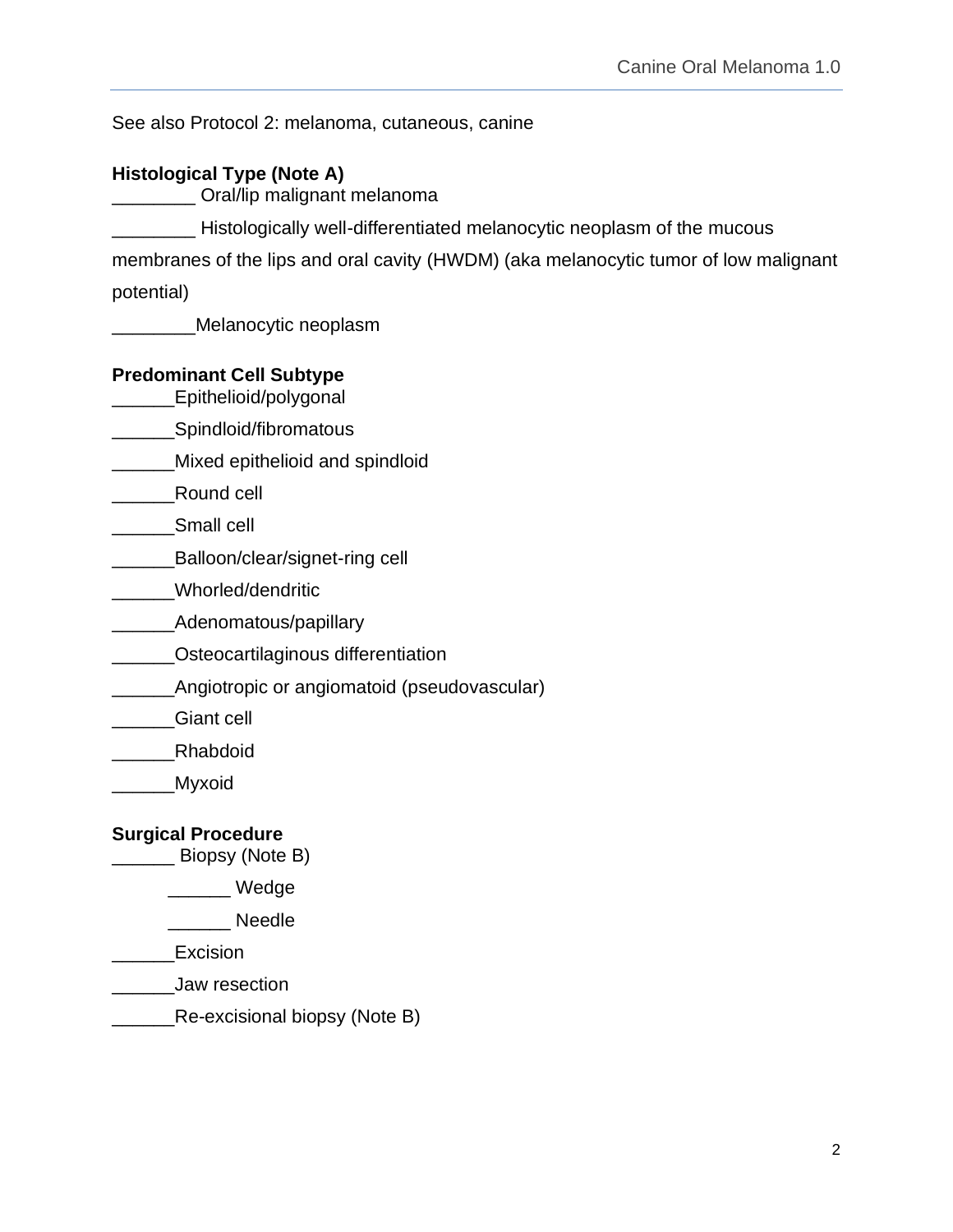#### **Mode of Tissue Assessment**

**\_\_\_\_ Light microscopy with glass slide evaluation** 

\_\_\_\_ Whole slide digital image assessment

# **Tumor Site:**

Describe and/or indicate below:

\_\_\_\_\_Oral

\_\_\_\_\_Gingiva (indicate maxillary or mandibular and adjacent tooth)

\_\_\_\_\_Tongue

\_\_\_\_\_Buccal mucosa

\_\_\_\_\_ Tonsil

\_\_\_\_\_ Palate

\_\_\_\_\_Lip

\_\_\_\_\_\_\_Upper

Lower

**\_\_\_\_\_\_Combination (state which sites)** 

#### **Ulceration Macroscopic**

\_\_\_ Not present

\_\_\_ Present

Extent of ulceration (millimeters): \_\_\_\_ mm

\_\_\_ Cannot be determined (e.g. sample too small to evaluate, trimmer did not note,

etc.)

#### **Ulceration Microscopic (will depend on sectioning)**

\_\_\_ Not present

\_\_\_ Present

# **Pedunculated?**

 $\rule{1em}{0.15mm}$ Yes  $\blacksquare$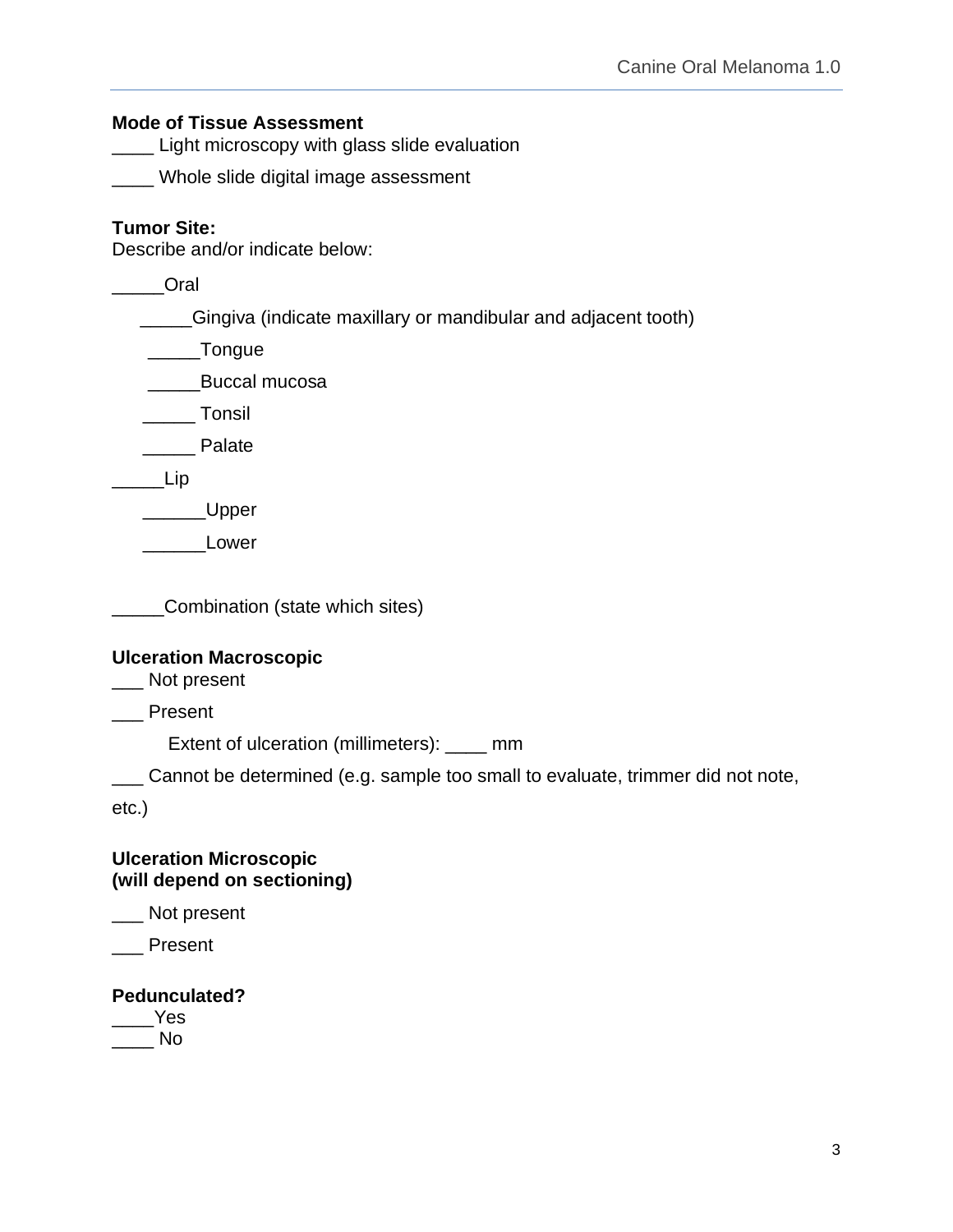#### **Tumor Size: Macroscopic**

Greatest dimension: \_\_\_\_\_\_\_\_\_\_\_

Additional dimensions: \_\_\_\_\_\_\_\_\_\_

#### **Tumor Size: Microscopic**

Greatest thickness: \_\_\_\_\_\_\_\_\_\_\_\_\_ Measured by applying a ruler perpendicularly to the

epithelium and measuring the greatest thickness of the tumor

Additional dimensions: \_\_\_\_\_\_\_\_\_\_

#### **Macroscopic Assessment of Pigmentation**

\_\_\_\_\_ Present

≥50% of the mass

 $\frac{1}{2}$  <50% of the mass

\_\_\_\_\_ Absent

#### **Histologic Assessment of Pigmentation**

\_\_\_\_\_Present

\_\_\_\_\_ ≥50% of cells pigmented

Diffuse heavy pigmentation – visualization of cellular morphology is

histologically difficult

\_\_\_\_\_\_ <50% of cells pigmented

\_\_\_\_\_ Absent

#### **Histologic Microsatellite(s)**

\_\_\_ Not identified

\_\_\_ Present

\_\_\_ Cannot be determined

**Deepest Tissue Layer Present in the Sections Examined: (Histologic assessment)**

\_\_\_\_\_ Mucosal epithelium only

\_\_\_\_\_ Submucosa

**\_\_\_\_\_\_** Regional skeletal muscle

\_\_\_\_\_ Salivary gland

\_\_\_\_\_ Bone

\_\_\_\_\_\_Other (e.g. nasal cavity, etc.)\_\_\_\_\_\_\_\_\_\_\_\_\_\_\_\_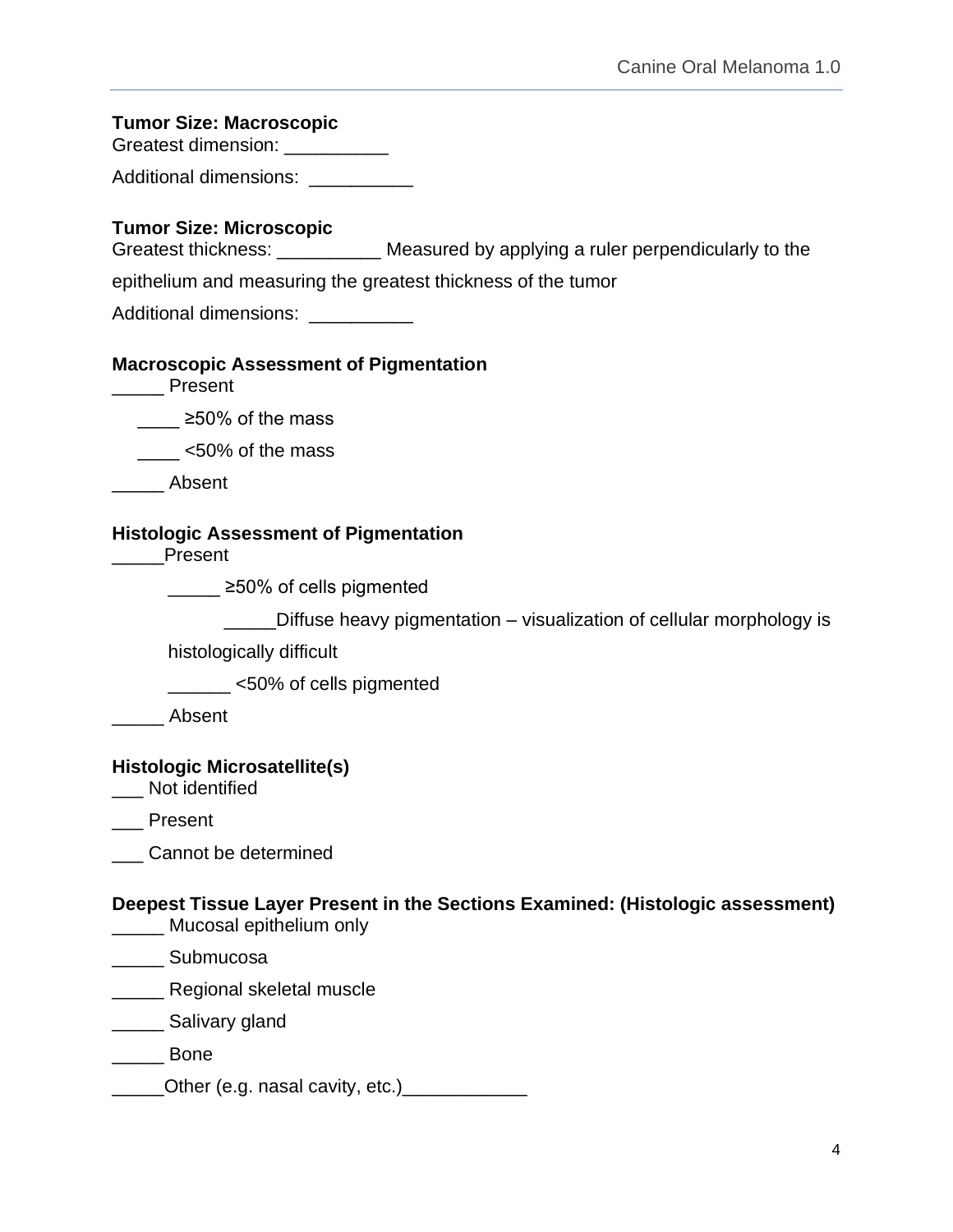# **Deepest Tissue Layer Infiltrated: (Histologic assessment)**

\_\_\_\_\_ Mucosal epithelium only

- \_\_\_\_\_ Submucosa
- \_\_\_\_\_ Skeletal muscle
- \_\_\_\_\_ Salivary gland
- \_\_\_\_\_ Bone
- \_\_\_\_\_ Cannot be determined (e.g. neoplastic cells extend to the deep margin)

#### **Mitotic Count (per 2.37 mm<sup>2</sup> ) (Guideline 1and 2) (Note C)**

# **Mitotic Count (MC) w/o bleach; if bleached, report both MCs**

\_\_\_ None identified

Specify mitoses/2.37 mm<sup>2</sup>

\_\_\_ Cannot be determined, explain

# **Nuclear Atypia**

(Note D) Assess in epithelioid predominant neoplasms and in spindloid neoplasms with sufficiently observable nuclear detail. Bleach if necessary. Count 100 cells at 400X magnification and estimate the percentage of neoplastic cells with nuclear atypia using a threshold of 30%. Consult Note D and references for definitions of "typical" and "atypical" nuclei.1,3,5,6

\_\_\_\_ <30% atypical nuclei

\_\_\_\_ ≥30% atypical nuclei

# **Ki67**

Average number of positively labeled neoplastic cell nuclei per area of a 1cm<sup>2</sup> optical grid reticle at 400x magnification (5 grid areas counted) in the highest labeling area avoiding areas of ulceration and inflammation (Note E)

\_\_\_\_ Average number of positively labeled nuclei per grid

\_\_\_\_<19.5 positive nuclei per grid reticle

\_\_\_ ≥19.5 positive nuclei per grid reticle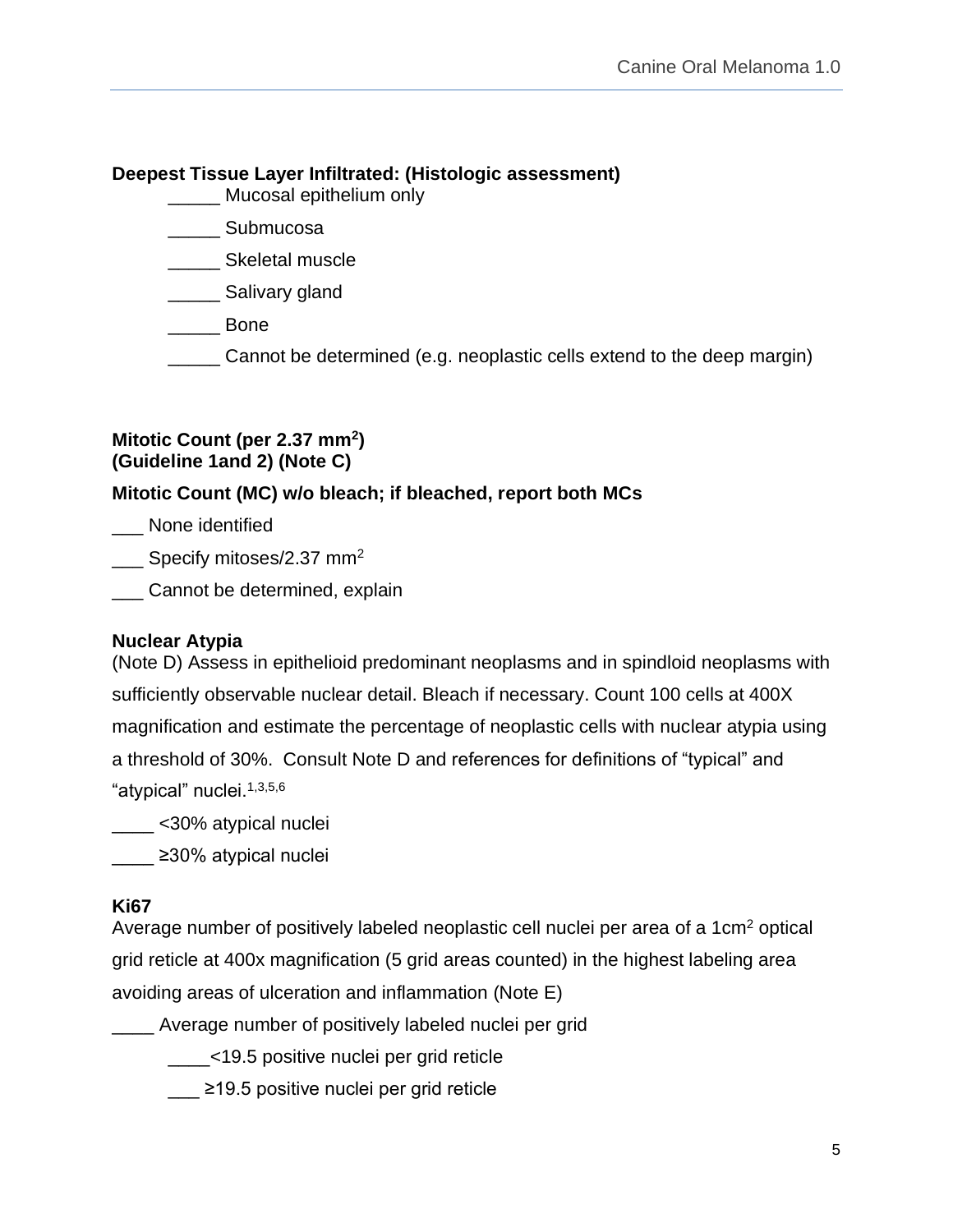# **Necrosis**  (Estimated percent of tumor which is necrotic.) (Note F) (See Guideline 5)  $<$ 50%  $\rule{1em}{0.15mm}$  > 50% Necrosis estimated by microscopic assessment only **Necrosis estimated by gross and microscopic assessment Neoplastic Cells at Epidermal-Dermal Junction (Note G)** \_\_\_\_\_ Present \_\_\_\_\_ Absent \_\_\_\_\_ Cannot determine (e.g. due to diffuse ulceration) **Junctional Activity (nests of neoplastic cells within the basal layer of the epidermis)** (Note G) \_\_\_\_\_ Present \_\_\_\_\_ Absent \_\_\_\_\_ Cannot determine (e.g. due to diffuse ulceration) **Intraepithelial Nests (nests of neoplastic cells in the layers of the epidermis superficial to the basal layer)** (Note G) \_\_\_\_\_ Present \_\_\_\_\_ Absent \_\_\_\_\_ Cannot determine (e.g. due to diffuse ulceration) **Lentiginous Spread (lateral spread within the epidermis)** (Note G) \_\_\_\_\_ Present \_\_\_\_\_ Absent \_\_\_\_\_ Cannot determine (e.g. due to diffuse ulceration) **Margins**

(Note H) (Guideline 3)

Histologic tumor free distance (HTFD) is the shortest distance between tumor and the inked margin. Measure margins in mm (no decimals) as accurately as possible. Report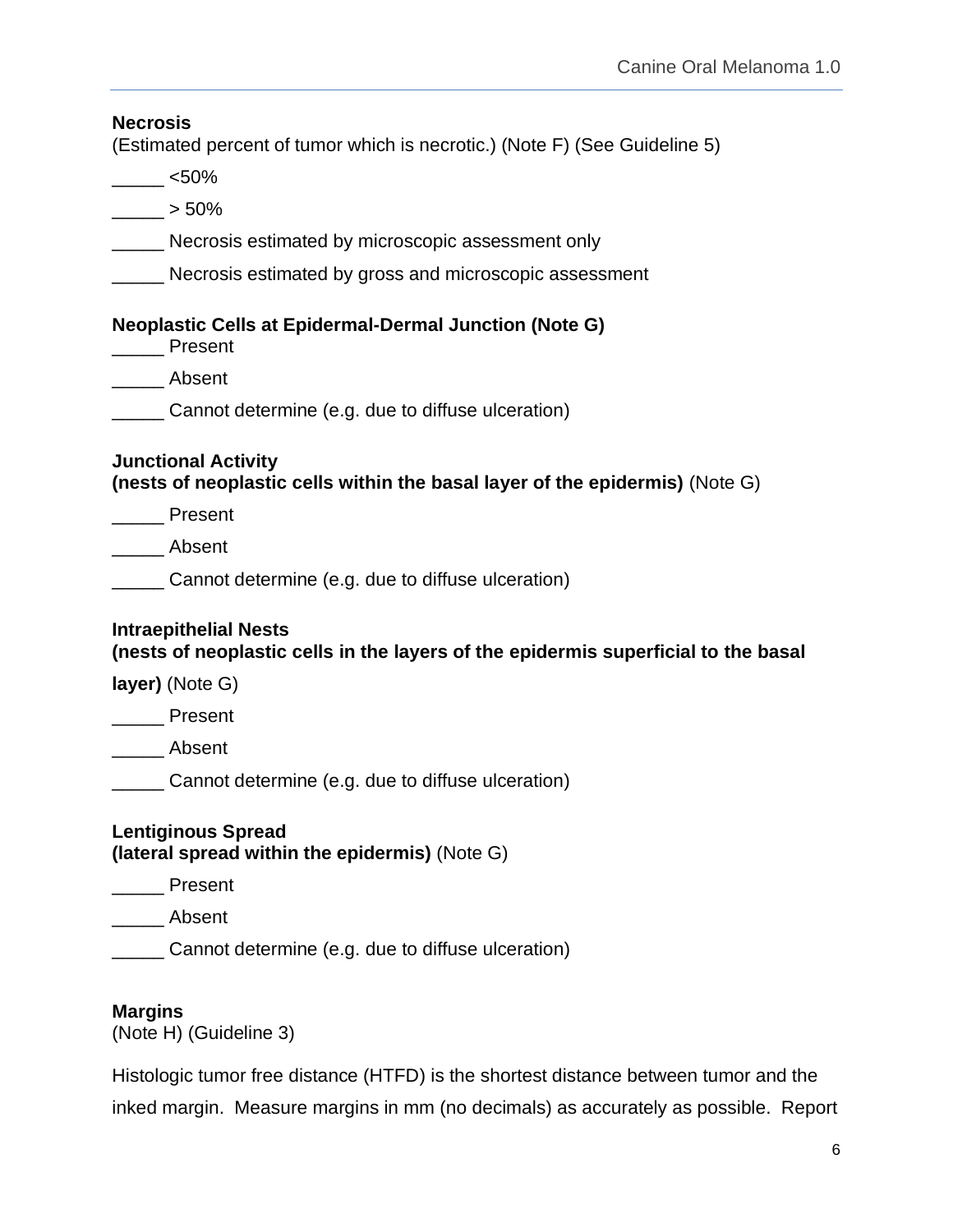"focal" if only a few foci of tumor cells are present at the margin. Report diffuse if large numbers of tumor cells are at the margin. Indicate if imaging or other technology was used to determine tumor infiltration of surrounding tissues.

# **Method of margin assessment**

\_\_\_\_\_ Radial

Tangential (since HTFD cannot be assessed in tangentially sectioned margins, indicate:

\_\_\_\_\_ Tumor cells present at margin

\_\_\_\_\_ Tumor cells not present at margin

\_\_\_\_\_ Combination (specify)

# **Peripheral (Lateral) Margin**

\_\_\_\_ mm tumor to margins (HTFD)

**Tumor is at margin** 

\_\_\_\_ Focal

Diffuse

\_\_\_\_Satellite foci

Were margins inked at the time of surgery?

\_\_\_\_\_Yes

 $\blacksquare$ 

If no, were margins inked by lab personnel?

 $\rule{1em}{0.15mm}$  Yes

 $\overline{\phantom{a}}$  No

\_\_\_\_\_ Margins not assessed (Explain)

# **Deep Margin**

\_\_\_\_ mm tumor to margins (HTFD)

**Tumor is at margin** 

\_\_\_\_ Focal

\_\_\_\_ Diffuse

\_\_\_\_Satellite foci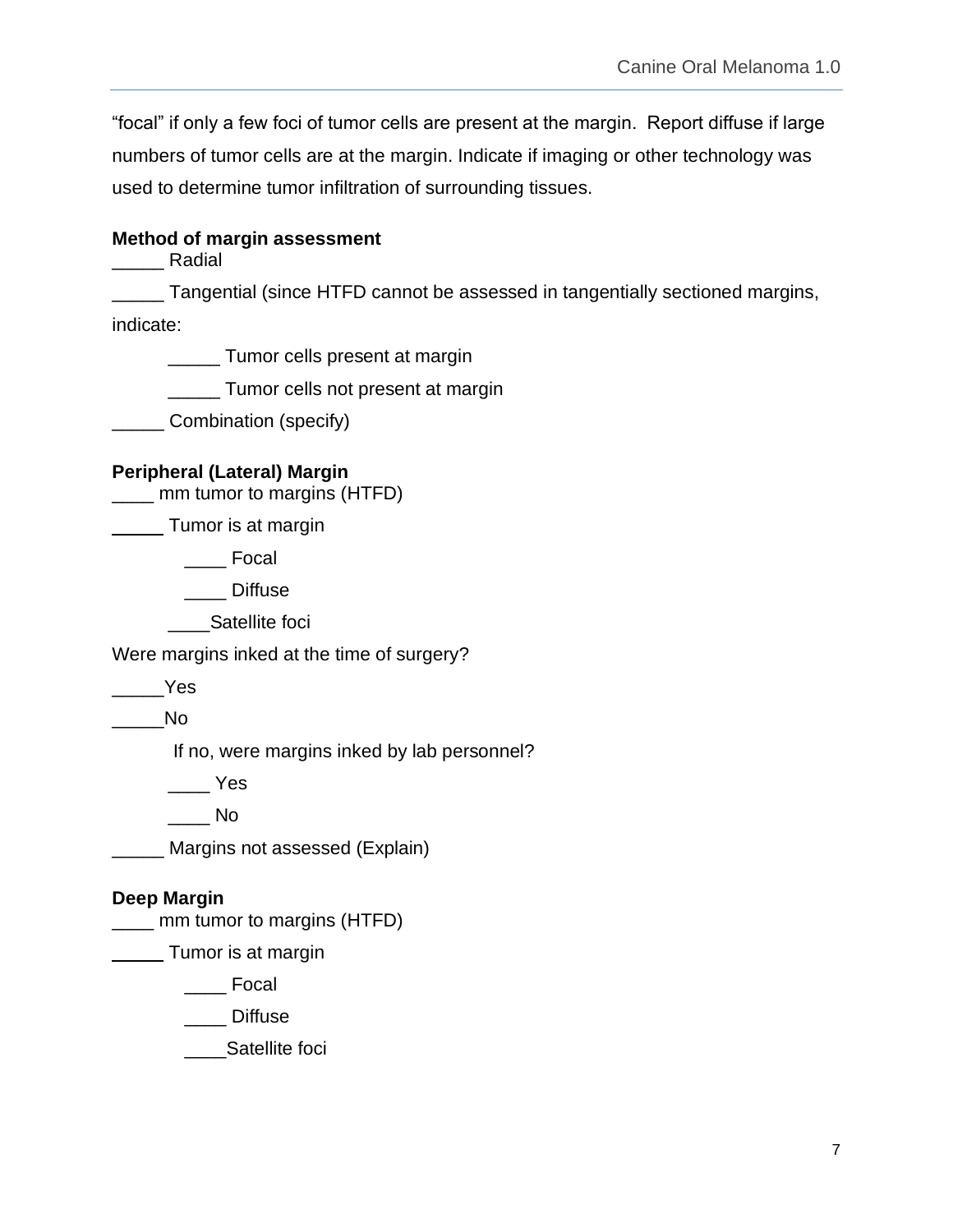| <b>Lateral tangential margins</b>                                                                           |
|-------------------------------------------------------------------------------------------------------------|
| Tumor is present in lateral tangential margin sections                                                      |
| _Tumor is NOT present in lateral tangential margin sections                                                 |
| Deep tangential margins<br>Tumor is present in deep tangential margin sections                              |
| Tumor is NOT present in deep tangential margin sections                                                     |
| Is there a fascial plane deep to the tumor?                                                                 |
| <b>Paradox</b> Yes                                                                                          |
| No                                                                                                          |
| Were margins inked at the time of surgery?<br>e Yes<br>in No<br>If no, were margins inked by lab personnel? |
| Yes<br><b>No</b><br>Margins not assessed (Explain)                                                          |
| Lymphovascular Invasion (Guideline 4)<br>Lymphovascular Invasion (report format below)                      |
| Not identified                                                                                              |
| $\_$ Equivocal                                                                                              |
| Present                                                                                                     |
| Criteria used to determine lymphovascular invasion                                                          |
| Thrombus adherent to intravascular tumor                                                                    |
| Tumor cells invading through a vessel wall and endothelium                                                  |
| Neoplastic cells within a space lined by lymphatic or blood vascular<br>endothelium                         |
| Neoplastic cells in a structure that has been confirmed to be a lymphatic or                                |

Number of LVI foci (within a minimum of one representative section of tumor and peritumoral tissue. Report the number of foci of LVI within all sections examined.)

blood vessel using immunohistochemistry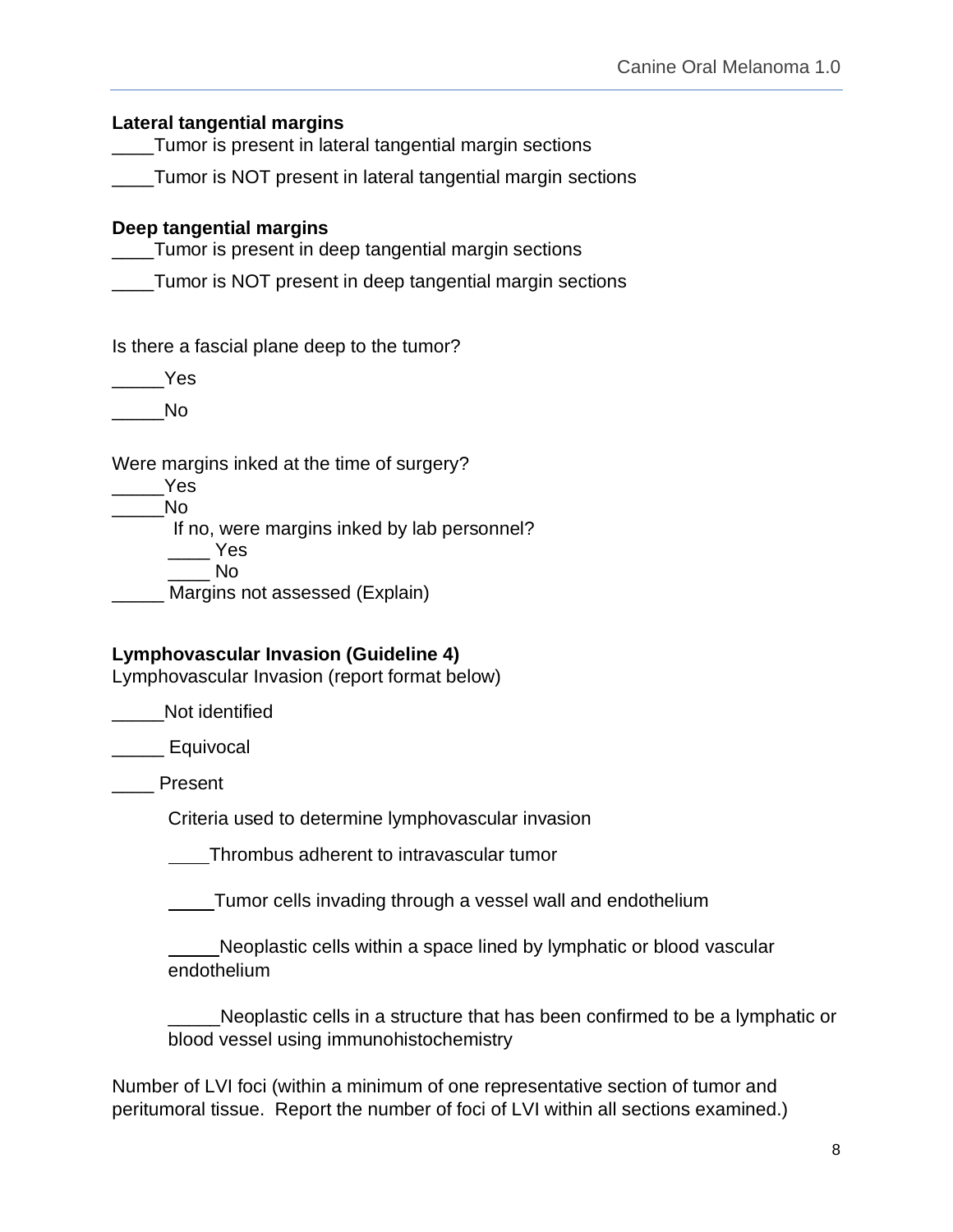$\frac{1}{2}$  Few (< 5 foci)

 $\frac{1}{2}$  Moderate (5 – 10 foci)

 $\frac{1}{2}$  Many (> 10 foci)

Type of vessels invaded

\_\_\_\_\_ Muscular wall evident

No muscular wall evident

Site of lymphovascular invasion

\_\_\_\_\_ Intratumoral (number of LVI foci)

\_\_\_\_\_ Peritumoral (number of LVI foci)

# **Metastasis (Note I)**

Not present

**EXECO SUSPECTED ON THE DASK OF STATE STATE:** Suspected on the basis of image studies, but not confirmed. Indicate if presence of metastasis was based upon imaging studies with no confirmatory tissue sampling.

State mode of imaging

Present. Indicate means to confirm metastatic tumor (i.e., histopathology from

biopsy/autopsy tissue; fine needle aspirate cytology,

 $etc.)$ 

**\_\_\_\_\_** Lymph nodes (Indicate sites)

\_\_\_\_\_ Lungs

\_\_\_\_\_ Other (Indicate)

\_\_\_\_\_Not determined

# **Regional Lymph Nodes**

*Note: If multiple nodes included, each node should be reported separately.*

\_\_\_ No lymph nodes submitted

\_\_\_ No evidence of metastasis

Total Number of Lymph Nodes Examined: \_\_\_\_

Total Number of Lymph Nodes Involved: \_\_\_\_

\_\_\_\_\_\_\_\_\_ Tributary node

\_\_\_\_\_\_\_\_\_ Sentinel node

Size of node: \_\_\_\_\_\_\_\_\_\_\_\_\_\_\_ mm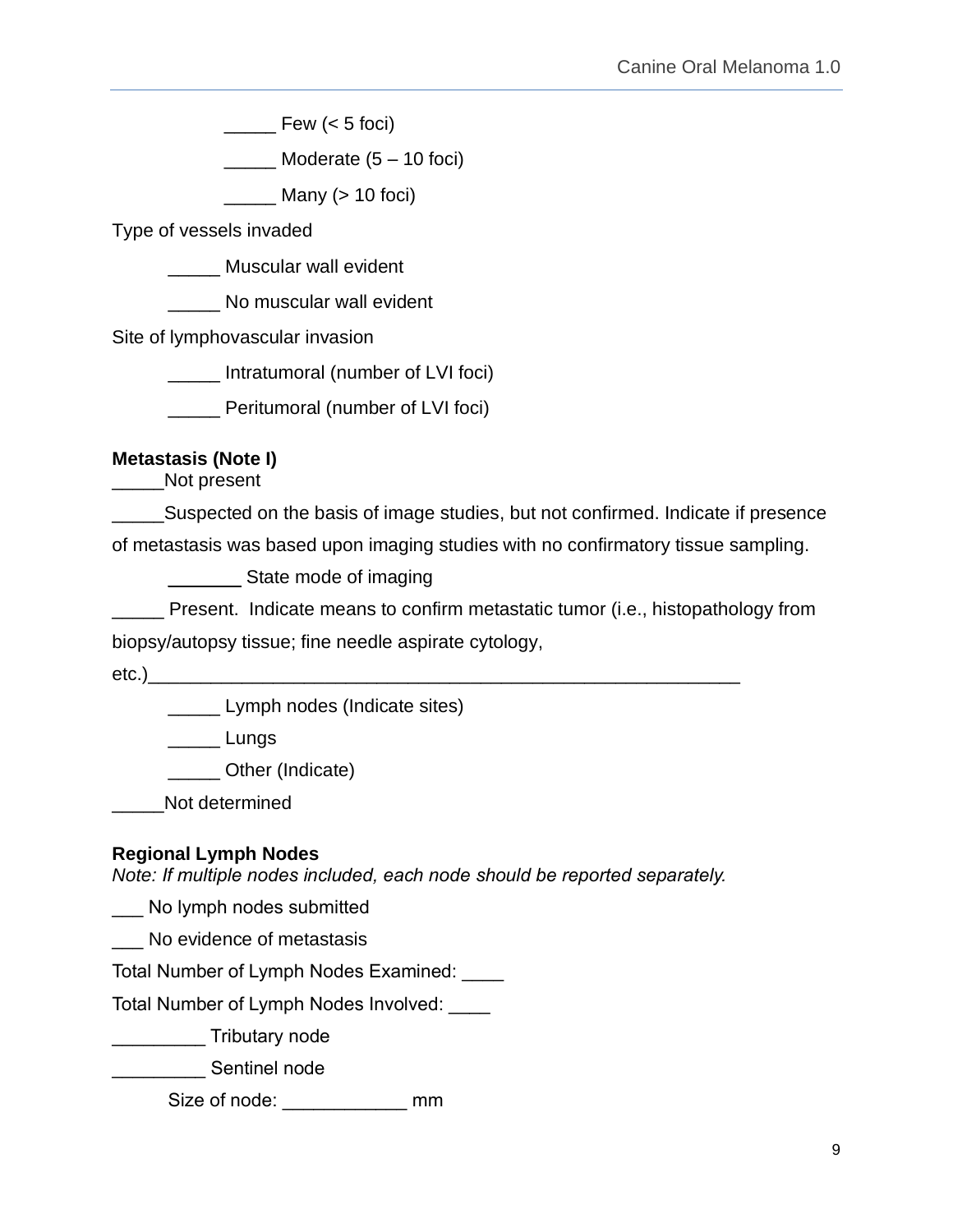Sectioning of node: \_\_\_\_\_\_\_\_\_\_\_ single cross section

**EXECUTE:** parallel sectioning at 2 mm intervals

Other sectioning method:  $\Box$ 

Size of Largest Metastatic Deposit: mm

Gross or histologic measurement: \_\_\_\_\_\_\_

Extranodal Extension

Not identified

\_\_\_ Present

\_\_\_ Cannot be determined

#### **Patient Outcome See Guideline 7**

\_\_\_\_\_Alive

\_\_\_\_\_Dead

**Length of time between diagnosis and death** 

\_\_\_\_\_\_\_\_\_\_\_\_\_\_\_\_\_\_\_\_\_\_\_\_\_\_\_\_\_\_\_\_\_\_\_\_\_\_\_\_\_\_\_

\_\_\_\_Was death tumor related?

If death was tumor related, how was this determined? (e.g. by clinician opinion, autopsy exam, some other way)

\_\_\_\_\_Natural Death

\_\_\_\_\_Euthanized

#### **Other**

\_\_\_\_\_\_\_Immunohistochemical markers assessed and results (amelanotic neoplasms should be immunohistochemically labeled with melanocytic specific markers that have been validated and published in dogs, specifically: Melan-A, PNL2, TRP-1 or TRP-2) \_Molecular tests performed and results (genetic tests)<sup>1</sup>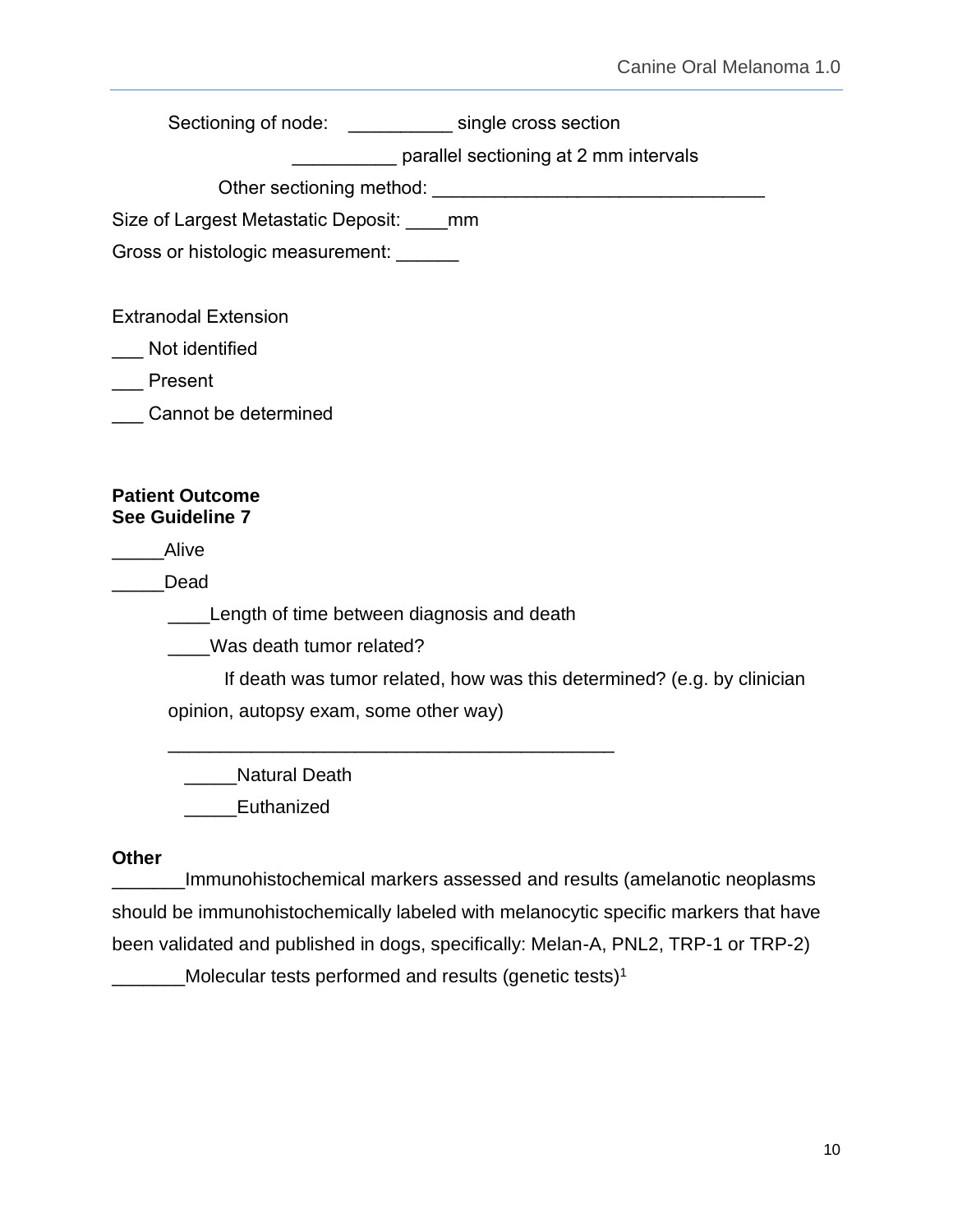#### **Notes:**

**A**. Tumor type should be designated as precisely as possible using stated or referenced criteria which can be duplicated on subsequent studies. Histologically well-differentiated melanocytic neoplasms of the mucous membranes of the lips and oral cavity (HWDM) have the following features: typically raised, non-ulcerated, <2cm diameter\*, heavily pigmented, lack cellular atypia, do not invade bone, often lack junctional activity and lateral (lentiginous) spread, and have rare mitoses\*, a very low Ki67 index, and abundant collagenous stroma.2,3 Dogs with HWDMs had mean survival time of approximately 2 years, median survival of almost 3 years with only local excision in one study.<sup>3</sup> Typical features of oral malignant melanomas include: junctional activity, lateral epithelial spread, poor pigmentation, bone invasion, marked nuclear atypia, and often have a very high MC and Ki67 index.<sup>2,4-6</sup> Some neoplasms may have mixed features, or parameters that are at or near the threshold values. It may be difficult to classify these as definitively benign or malignant. Thus, these neoplasms should be designated simply as melanocytic neoplasms and each parameter should be reported and discussed.<sup>2,4</sup> Bergin et al reported the percentages of tumors correctly classified with respect to death by 1 year postdiagnosis were comparable for Ki67 (86.1%, 68/79), the nuclear atypia score (86.3%, 63/73), and the mitotic index (count) (86.8%, 66/76).<sup>2</sup> They also indicated that nuclear atypia was the only parameter that was statistically significant with multivariate analysis, but that all 3 parameters evaluated performed similarly and a panel of all 3 was recommended.<sup>2</sup> Nuclear atypia is subject to interobserver variation, even when the guidelines by Spangler and Kass<sup>5</sup> are followed, and it can be cumbersome to enumerate since 100 cells must be evaluated. It is easier to identify areas of high proliferation with Ki67 labeling than it is to find high mitotic activity in sections stained with H&E. Therefore, some authors feel that all 3 parameters should be evaluated<sup>2</sup> but when there are mixed parameter results, Ki67 index should be used for final interpretation.<sup>4</sup> Colleagues can read the full manuscripts to decide which parameters may be most useful. Oncology would benefit by additional studies using standardized detailed guidelines for Ki67, nuclear atypia and MC.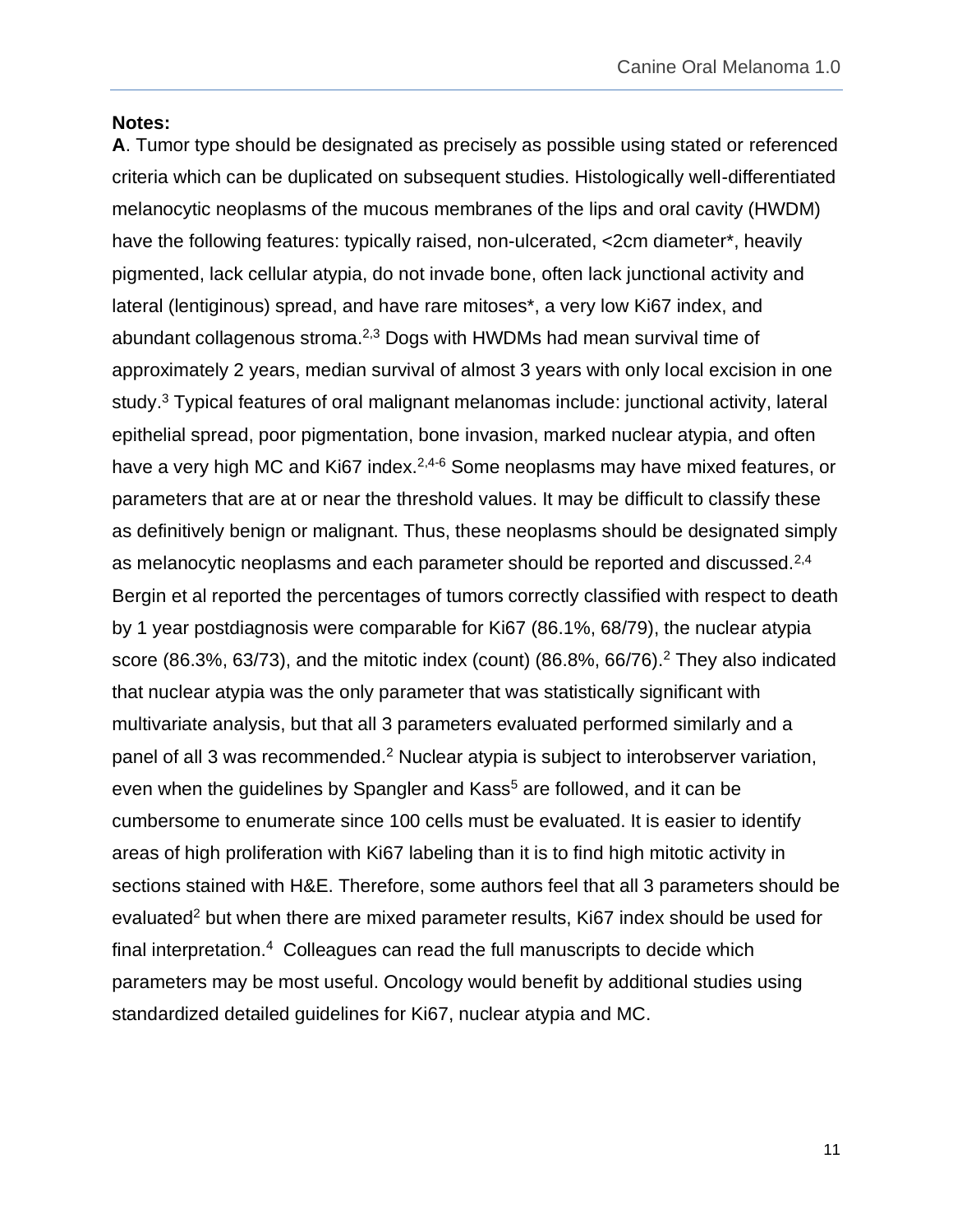\*Esplin<sup>2</sup> : <2cm diameter (55/71 lesions had diameter <1.0 cm as measured on glass slide and only 1 tumor  $> 2$  cm in diameter); rare mitoses (56 of 71 had 0 mitotic figures; all 71 <3 MF; area not defined beyond 10 HPF)

**B**. It may not be possible to assess all parameters in biopsy specimens. If the specimen is from a re-excisional biopsy procedure, the original diagnosis and the evaluated parameters should be reported together with the diagnosis and parameters evaluated for the re-excised tumor. It is often not possible to assess all parameters in a re-excisional biopsy sample, as often there are only a few neoplastic cells present.

**C**. While MC is subjective, it has shown statistical relevance in several studies of canine oral/lip melanocytic neoplasms.<sup>2-5</sup> For canine oral and lip melanocytic neoplasms, MC should be determined in the area of highest mitotic activity.<sup>2,4</sup> The MC should be determined at 400x magnification in the most mitotically active area of the tumor in a 2.37 mm<sup>2</sup> area that is free of ulceration, necrosis and inflammation. Bleaching may be needed if heavy pigmentation obscures nuclear detail. If the specimen is bleached, the MC with and w/o bleaching should be reported. Greater than or equal to 4 mitoses is a statistically determined threshold value for MC for canine oral/lip melanocytic neoplasms (ocular FN and area were not provided in the study) and higher counts have been associated with marked reduction in survival time.<sup>2</sup> This parameter, like others should not be used as a standalone parameter. (See Guideline 1, MC).

**D**. In order to decrease interobserver variation, nuclear atypia should be assessed according to the criteria outlined by Spangler and Kass. <sup>5</sup> These criteria are: *Welldifferentiated nuclei are small with a single centrally located nucleolus and minimal clumping of chromatin. They may have condensed strands of nuclear chromatin extending from the nucleolus to the nuclear membrane or condensation of chromatin along the inner surface of the membrane. Cells that lack a nucleolus have fine and evenly dispersed chromatin at the periphery of the nucleus. Poorly differentiated nuclei have larger nucleoli of less regular shape that are eccentrically located within the nucleus. There are often multiple nucleoli that, in some cases, may be haphazardly connected to the inner surface of the nuclear membrane by thin strands of chromatin*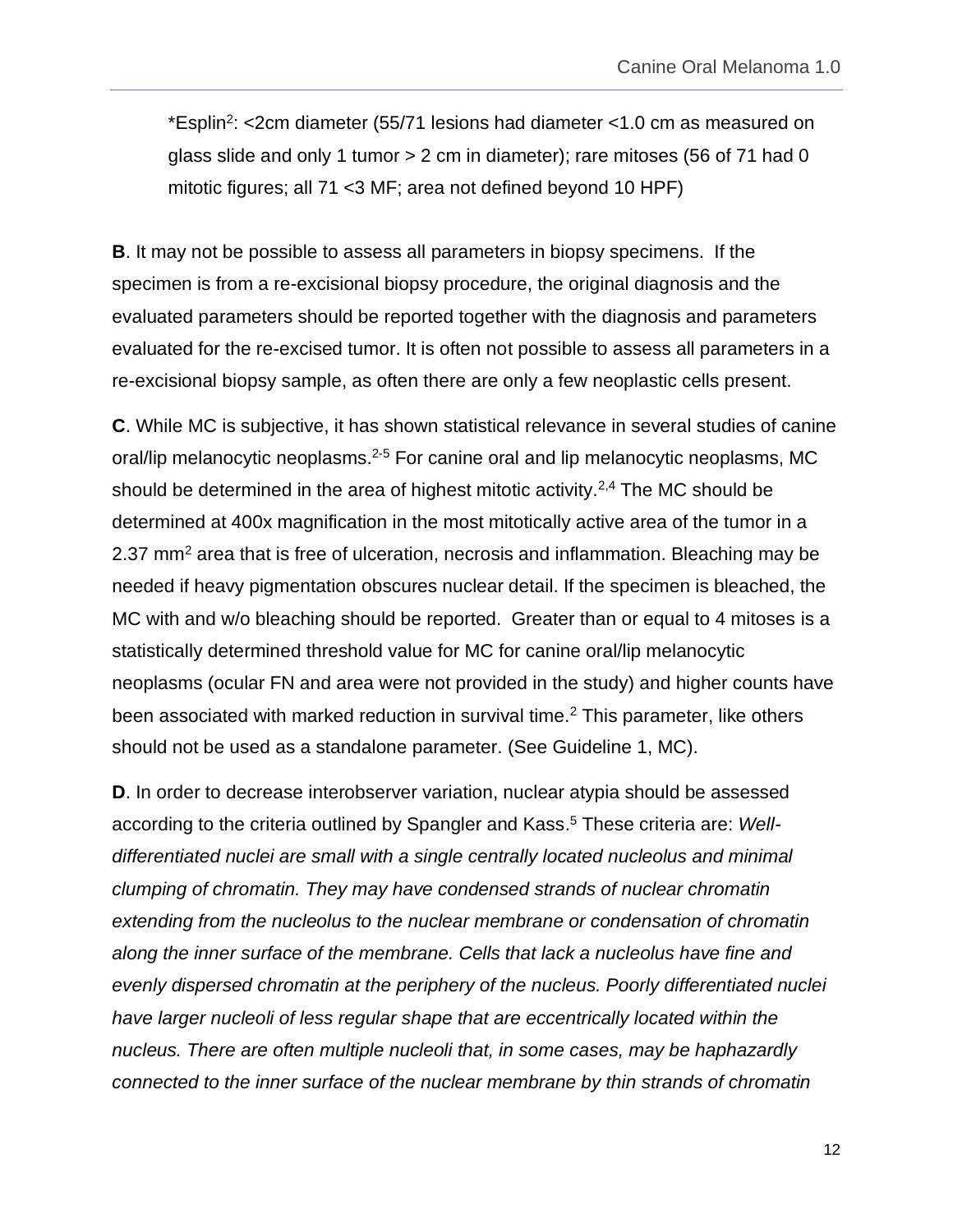*and give the appearance of a coarsely vacuolated nucleus.* It may be difficult, or not possible, to assess nuclear atypia in some spindloid, whorled/dendritic, or balloon/clear/signet ring cell variants of melanocytic neoplasms and bleaching may be needed for neoplasms with abundant pigment. A threshold value of 30% has shown statistical significance for predicting survival times for canine oral/lip melanocytic neoplasms when the above criteria are used. $2,4,5$  One method to do this accurately is to count the number of atypical nuclei among 100 cells.<sup>2,5</sup> Nuclear atypia should not be used as a standalone parameter.

**E**. The Ki67 index for canine oral/lip melanocytic neoplasms is defined as the average number of positively labeled neoplastic cell nuclei per area of a 1cm<sup>2</sup> optical grid reticle<sup>\*</sup> at 400x magnification (5 grid areas counted) in the highest labeling\*\* area.<sup>2</sup> Nuclei with weak to strong diffuse labeling and nuclei with only nucleolar labeling are counted while avoiding areas of ulceration and inflammation. Bleaching the sections AFTER immunohistochemical labeling may be needed to better assess the Ki67 index in neoplasms with abundant pigment; however, when red chromagen detection is used bleaching is generally not necessary. The grid method allows for standardization of the area assessed regardless of the type of optical used. Nuclear labeling is easier to recognize at low magnification compared to mitotic figures, thus, it is easier to identify areas with the highest proliferation activity. Receiver operator curve analysis, rather than empirical determination, identified a statistically significant threshold value of 19.5 for canine oral/lip melanocytic neoplasms and Kaplan-Meier survival analysis showed that dogs with a Ki67 index  $<$  19.5 and dogs with a Ki67 index  $\geq$  19.5 have a statistically significant difference in survival (low being better for survival) based on a one-year survival period.<sup>2</sup> Ki67 index, nuclear atypia, and MC had similarly high positive and negative predictive values in one study.<sup>2</sup> Colleagues are encouraged to read Table 7 in Bergin et al<sup>2</sup> and note that each parameter had a few cases in which the outcome was different from what would have been predicted by the results of a parameter. This is to be expected, as prognostic parameters (markers) are statistical estimates meant to predict an outcome metric on a population basis, not on an individual patient basis.

13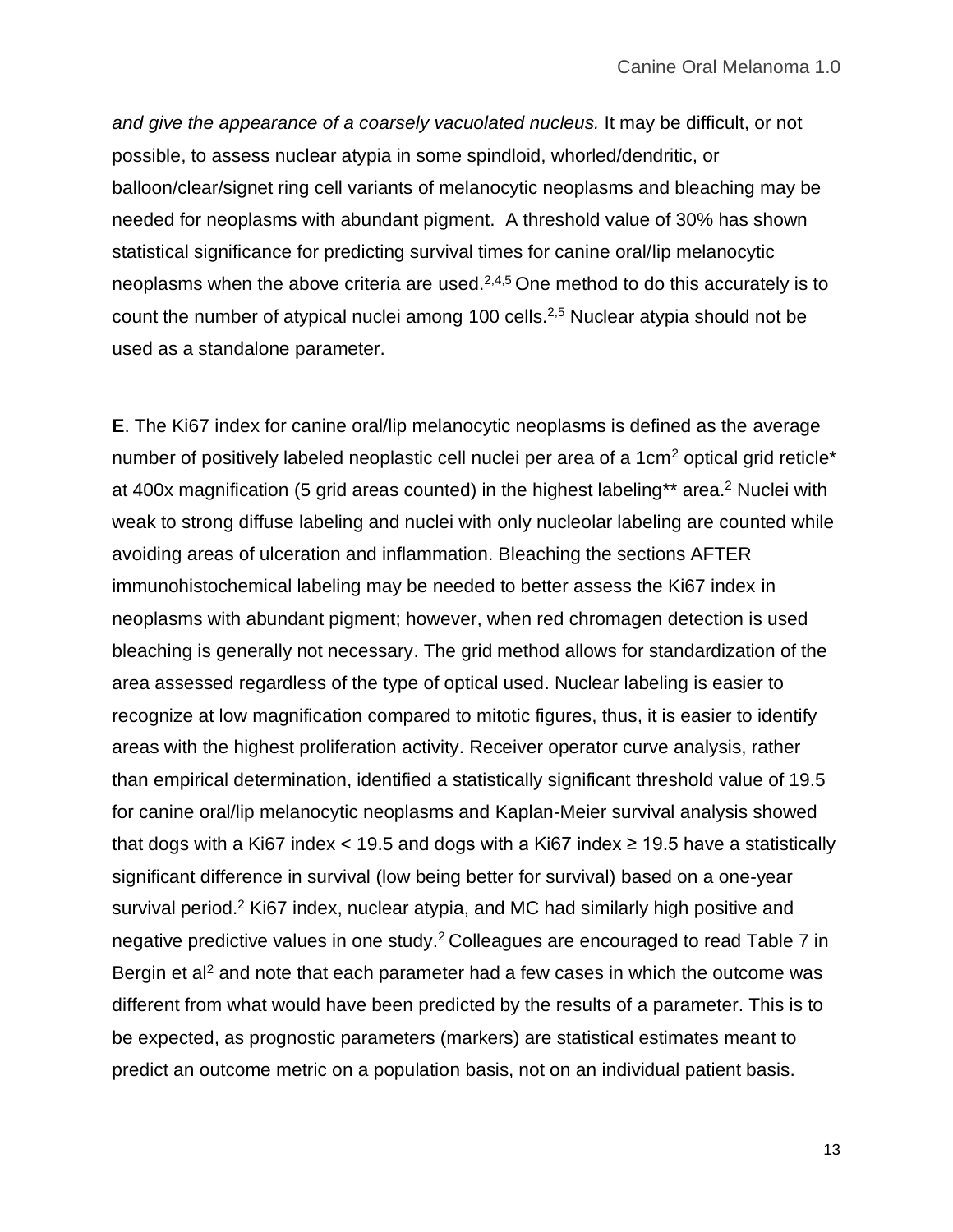\* The grid reticle is reported as 1 mm<sup>2</sup> in two references<sup>2,4</sup> but this should be 1cm<sup>2</sup> ocular reticle 2,4 with published corrections in progress. A 1cm<sup>2</sup> ocular reticle is placed into the eyepiece. With 40x magnification, 1 cm/40 = 0.25 mm (0.0625 mm<sup>2</sup>). Five fields  $= 0.3125$  mm<sup>2</sup> and 10 fields = 0.625 mm<sup>2</sup>

Link to this reticle: [https://bolioptics.com/microscope-eyepiece-reticle-net-grid](https://bolioptics.com/microscope-eyepiece-reticle-net-grid-micrometer-10x10mm-100-squares-dia-22mm-1-5mm/)[micrometer-10x10mm-100-squares-dia-22mm-1-5mm/](https://bolioptics.com/microscope-eyepiece-reticle-net-grid-micrometer-10x10mm-100-squares-dia-22mm-1-5mm/)

\*\* MIB antibodies used in referenced manuscripts were of the same clone but sold by different vendors: Mouse monoclonal anti-Ki67 antibody (MIB-1; Dako Cytomation, Carpinteria, CA)<sup>2</sup> and Monoclonal antibody (MIB-1, code 0505, Immunotech, Marseille, France)<sup>7</sup>

**F**. In a study set of 389 benign and malignant melanocytic neoplasms from various locations, necrosis was negatively associated with survival for all sites (oral, feet and lip, skin).<sup>5</sup> While this study suggests that necrosis has prognostic significance, it is not an objectively measured parameter with no specific threshold values and it can be difficult to determine the cause of the necrosis (e.g. surface necrosis due to ulceration versus ischemia).4,5 For these reasons, this parameter is not typically used to help predict prognosis of melanocytic neoplasms. (See Guideline 5, Necrosis).

**G**. Neoplastic cells at the epidermal-dermal junction, junctional activity (nests of neoplastic cells within the basal layer of the epidermis), intraepithelial nests (nests of neoplastic cells in the layers of the epidermis superficial to the basal layer) and lentiginous spread (lateral spread within the epidermis) have been investigated as prognostic parameters. Currently, there is not enough evidence in the published literature to support using these as prognostic parameters.<sup>5</sup> Nonetheless, these parameters should be recorded and further investigated for prognostic significance.

**H**. Complete margin evaluation, using both the radial method as well as tangential margin sections, may provide the most accurate assessment of complete excision. This allows for reporting of numerical margins in two planes via the radial method and assessment of the entire surgical margin surfaces for residual tumor cells via tangential sections. For melanocytic neoplasms, evaluation of the lateral flanking epithelium for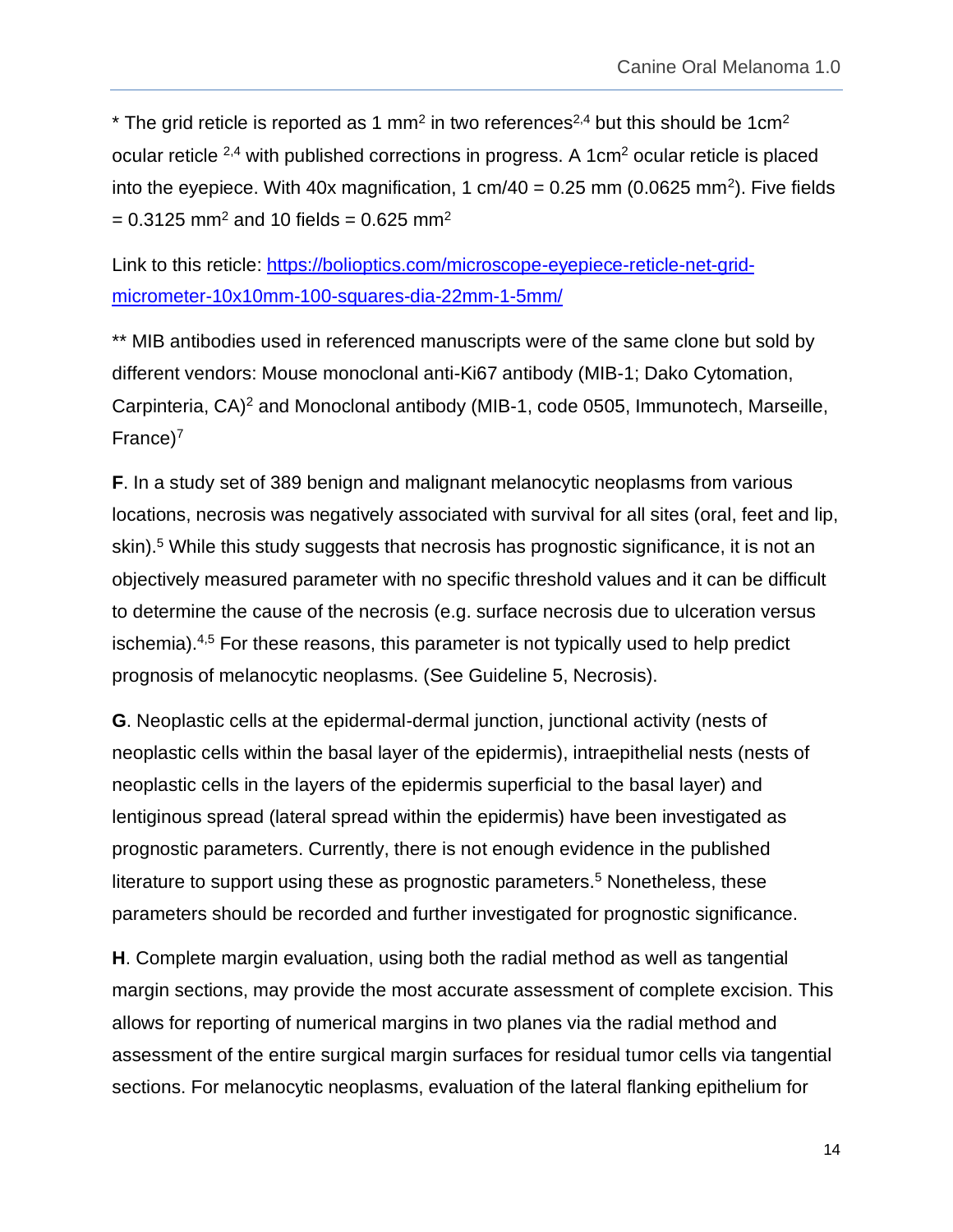lentiginous spread is especially important for margin evaluation. The number of tangential sections for each specimen will vary greatly depending on the size of the tissue and decalcification may be needed for bony specimens such as jaws. For specimens such as a jaw, it is important to evaluate the tangential proximal margins as well as the tangential medial margins if a hemi-mandibulectomy is performed. Margin evaluation for complicated specimens, such as a jaw, is made easier when the clinician/surgeon inks the actual surgical margins. Owners need to be informed of approximate costs. (See Guideline 3, Margin).

**I**. Metastatic sites should be confirmed by histological evaluation. Imaging results suggestive of metastasis but not confirmed histologically should be reported as suspected metastases.

#### **Future Considerations**

Prognostic markers are approximately 85% correct for oral melanomas and hopefully can be improved further. Research on predictive markers is needed to extend quality of life of pets – see 5 below.

1. Precise designation of oral malignant melanoma or histologically well-differentiated melanocytic neoplasm of the mucous membranes of the lips and oral cavity (HWDM) with supporting criteria used for diagnosis available in materials and methods.

a. Each evaluated element must be clearly defined.

b. Melanocytic neoplasm can be used for a tumor which lacks characteristics for definitive diagnosis.

2. Additional examination of existing or additional prognostic markers with large case series, complete outcome data and prospective study designs.

a. Correlate prognostication systems with accurate clinical outcomes for individual tumor types or groups of tumor types.

i. Recommend use of autopsy data in 10 – 20% of study cases if possible.

ii. Compare new parameters to previously established/validated prognostic parameters.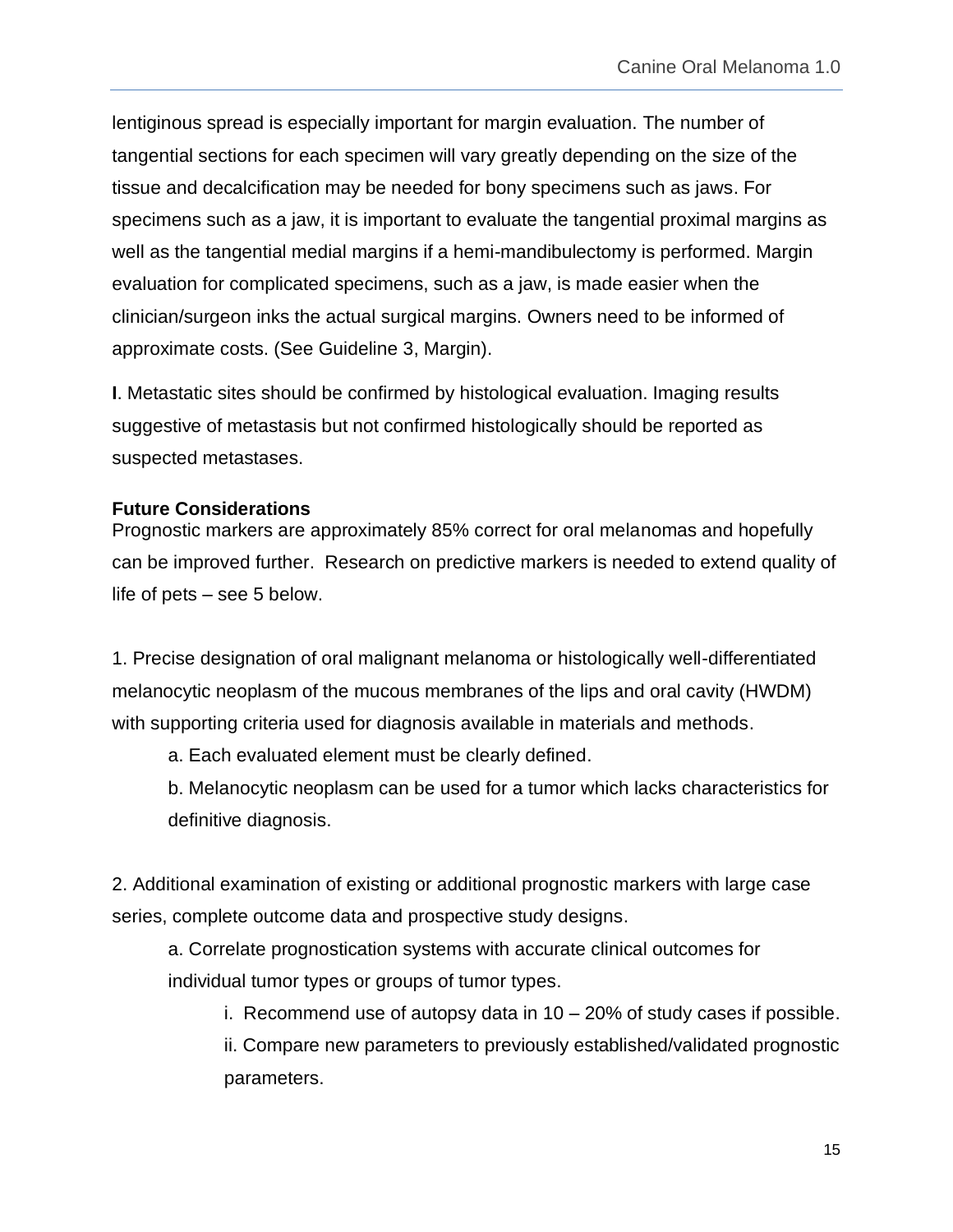iii. Evaluate previously established parameters using the same methods as studies that established them.

iv. Evaluate previously established parameters with new methods (automated image analysis of MC and Ki67).

v. Compare new methods for labeling, enumeration or interpretation with parameters that can be determined with H&E stained sections.

b. Evaluate prognostic parameters in a population of dogs that receives a specific adjunct treatment and compare to a population of dogs that receives no additional therapy beyond surgical excision or a different type of adjunct therapy (potential predictive marker).

# 3. Further evaluation of MC

a. Enumerate MF in a defined area in  $mm<sup>2</sup>$  and compare different size areas and different regions of the tumor, determine if there is heterogeneity in hot spots; correlate each to outcomes.

b. Evaluate MC in regions other than the area of highest mitotic activity.

i. Examine the tumor periphery (invasive front).

c. Examine different sized areas for MC; (see Guideline 1, MC).

d. Correlate MC in different areas and different sized areas with recurrence, metastasis, disease free interval and survival metrics; see Outcomes Guideline 7.

e. Compare MC determined digitally with published manual methods for sensitivity, specificity, positive and negative predictive values for prognostic capabilities.

# 4. Evaluate Ki67 in regions other than the area of highest nuclear labeling.

a. Examine the tumor periphery (invasive front).

b. Examine different sized areas for Ki67; if grid is used detail how the area size was determined; compare Ki67 labelling in a defined area vs Ki67 index/100-500 cells.